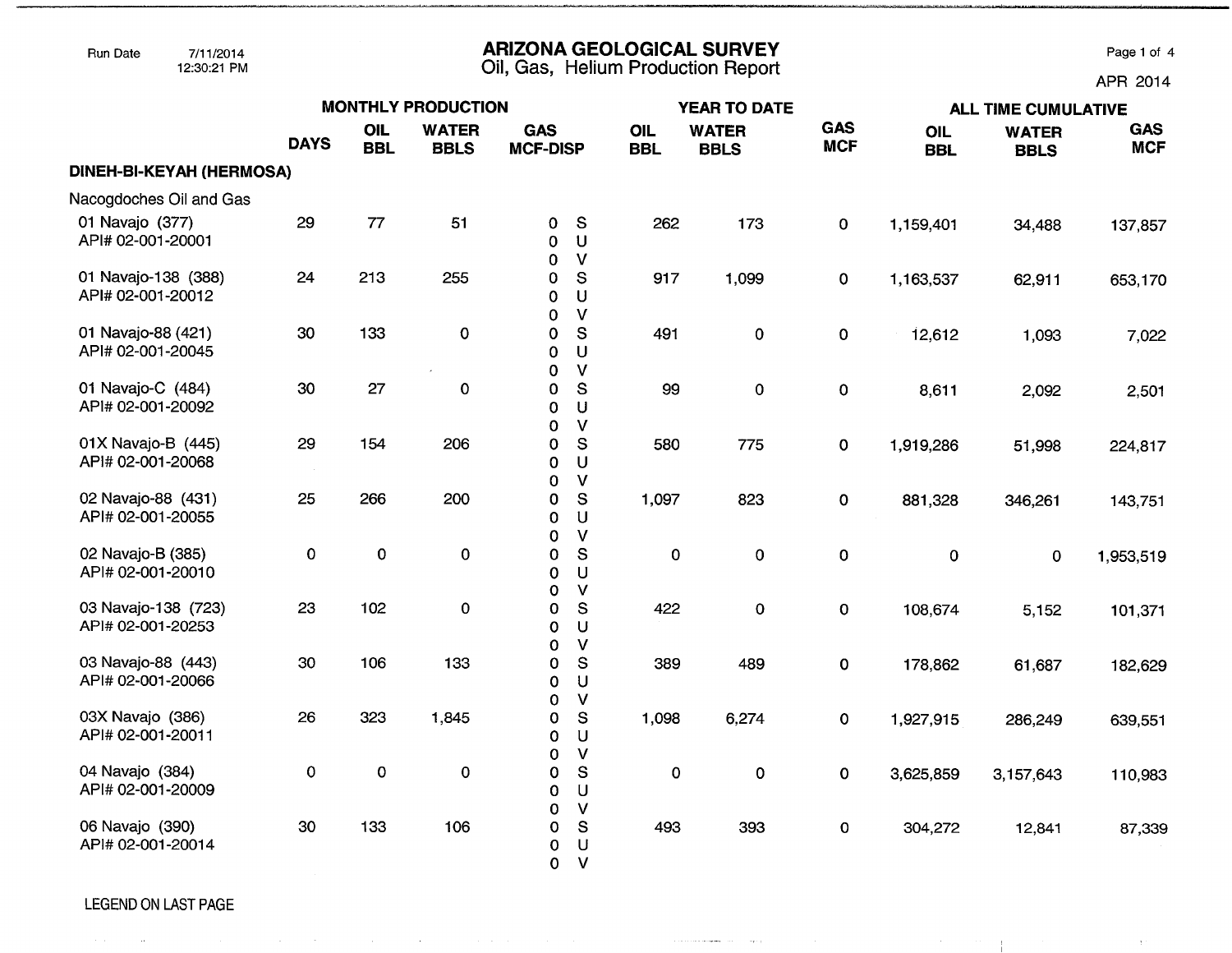## Run Date 7/11/2014 **ARIZONA GEOLOGICAL SURVEY** Page 2 of 4

12:30:21 PM Oil, Gas, Helium Production Report

APR 2014

 $\mathcal{O}(\mathcal{O}(\log n))$ 

 $\mathbf{A}^{(1)}$  and  $\mathbf{A}^{(2)}$ 

|                                         |             |                   | <b>MONTHLY PRODUCTION</b>   |                               |                                        |                   | <b>YEAR TO DATE</b>         |                          | <b>ALL TIME CUMULATIVE</b> |                             |                          |  |
|-----------------------------------------|-------------|-------------------|-----------------------------|-------------------------------|----------------------------------------|-------------------|-----------------------------|--------------------------|----------------------------|-----------------------------|--------------------------|--|
|                                         | <b>DAYS</b> | OIL<br><b>BBL</b> | <b>WATER</b><br><b>BBLS</b> | <b>GAS</b><br><b>MCF-DISP</b> |                                        | OIL<br><b>BBL</b> | <b>WATER</b><br><b>BBLS</b> | <b>GAS</b><br><b>MCF</b> | OIL<br><b>BBL</b>          | <b>WATER</b><br><b>BBLS</b> | <b>GAS</b><br><b>MCF</b> |  |
| 06 Navajo-88 (722)<br>API# 02-001-20252 | 30          | 213               | 213                         | 0<br>0<br>0                   | S<br>$\cup$<br>$\mathsf{V}$            | 788               | 788                         | $\pmb{0}$                | 54,212                     | 1,516                       | 261,139                  |  |
| 09 Navajo (396)<br>API# 02-001-20020    | 3           | 32                | 239                         | 0<br>0                        | S<br>U                                 | 842               | 6,315                       | $\mathbf 0$              | 1,663,859                  | 570,928                     | 259,211                  |  |
| 11 Navajo (506)<br>API# 02-001-20106    | 30          | 1,277             | 3,246                       | 0<br>0<br>0                   | $\vee$<br>S<br>$\cup$                  | 4,686             | 11,913                      | $\mathbf 0$              | 1,038,581                  | 103,494                     | 649,474                  |  |
| 14 Navajo (416)<br>API# 02-001-20040    | 28          | 124               | 248                         | 0<br>0<br>0                   | $\mathsf{V}$<br>$\mathbf{s}$<br>U      | 450               | 899                         | $\pmb{0}$                | 321,800                    | 21,990                      | 148,816                  |  |
| 15 Navajo (417)<br>API# 02-001-20041    | 29          | 77                | 154                         | 0<br>0<br>0                   | $\mathsf{V}$<br>S<br>U                 | 228               | 455                         | 0                        | 116,327                    | 20,261                      | 37,903                   |  |
| 16 Navajo (419)<br>API# 02-001-20043    | 5           | 67                | 44                          | 0<br>0<br>0                   | $\vee$<br>S<br>U                       | 1,143             | 762                         | 0                        | 101,889                    | 49,022                      | 16,680                   |  |
| 17 Navajo (618)<br>API# 02-001-20190    | 30          | 53                | 27                          | 0<br>0<br>0                   | $\mathsf{V}$<br>$\mathsf{S}$<br>$\cup$ | 189               | 95                          | $\pmb{0}$                | 74,480                     | 9,026                       | 41,682                   |  |
| 19 Navajo (691)<br>API# 02-001-20240    | 30          | 80                | 27                          | 0<br>0<br>0                   | $\mathsf{V}$<br>${\mathbb S}$<br>U     | 288               | 96                          | 0                        | 356,153                    | 11,539                      | 239,279                  |  |
| 20 Navajo (696)<br>API# 02-001-20245    | 29          | 129               | 26                          | 0<br>0<br>0                   | $\mathsf{V}$<br>S<br>U                 | 472               | 94                          | $\pmb{\mathsf{O}}$       | 204,338                    | 21,357                      | 84,544                   |  |
| 21 Navajo (693)<br>API# 02-001-20242    | 30          | 53                | 27                          | 0<br>0<br>0                   | V<br>S<br>U                            | 196               | 99                          | $\pmb{\mathsf{O}}$       | 101,672                    | 41,686                      | 29,906                   |  |
| 22 Navajo (692)<br>API# 02-001-20241    | 30          | 53                | 53                          | 0<br>0<br>0                   | $\mathsf{V}$<br>S<br>$\cup$            | 195               | 195                         | 0                        | 69,826                     | 4,870                       | 38,065                   |  |
| 24 Navajo (695)<br>API# 02-001-20244    | 30          | 692               | 6,918                       | 0<br>0<br>0                   | $\mathsf{V}$<br>${\mathbb S}$<br>U     | 2,311             | 23,096                      | 0                        | 305,316                    | 1,197,552                   | 55,778                   |  |
| 25 Navajo (719)<br>API# 02-001-20249    | 30          | 133               | 27                          | 0<br>0<br>0<br>0              | $\vee$<br>S<br>$\cup$<br>$\mathsf{V}$  | 492               | 99                          | $\pmb{0}$                | 88,430                     | 3,941                       | 65,731                   |  |

 $\sim$  10  $\mu$  m and  $\mu$  . The maximum are  $\sim$  10  $\mu$  m and

LEGEND ON LAST PAGE

والمستحدث والمتواد والمستور والمتواطن والمستحيل والمستحدث والمتعارض المستحدث والمستحدث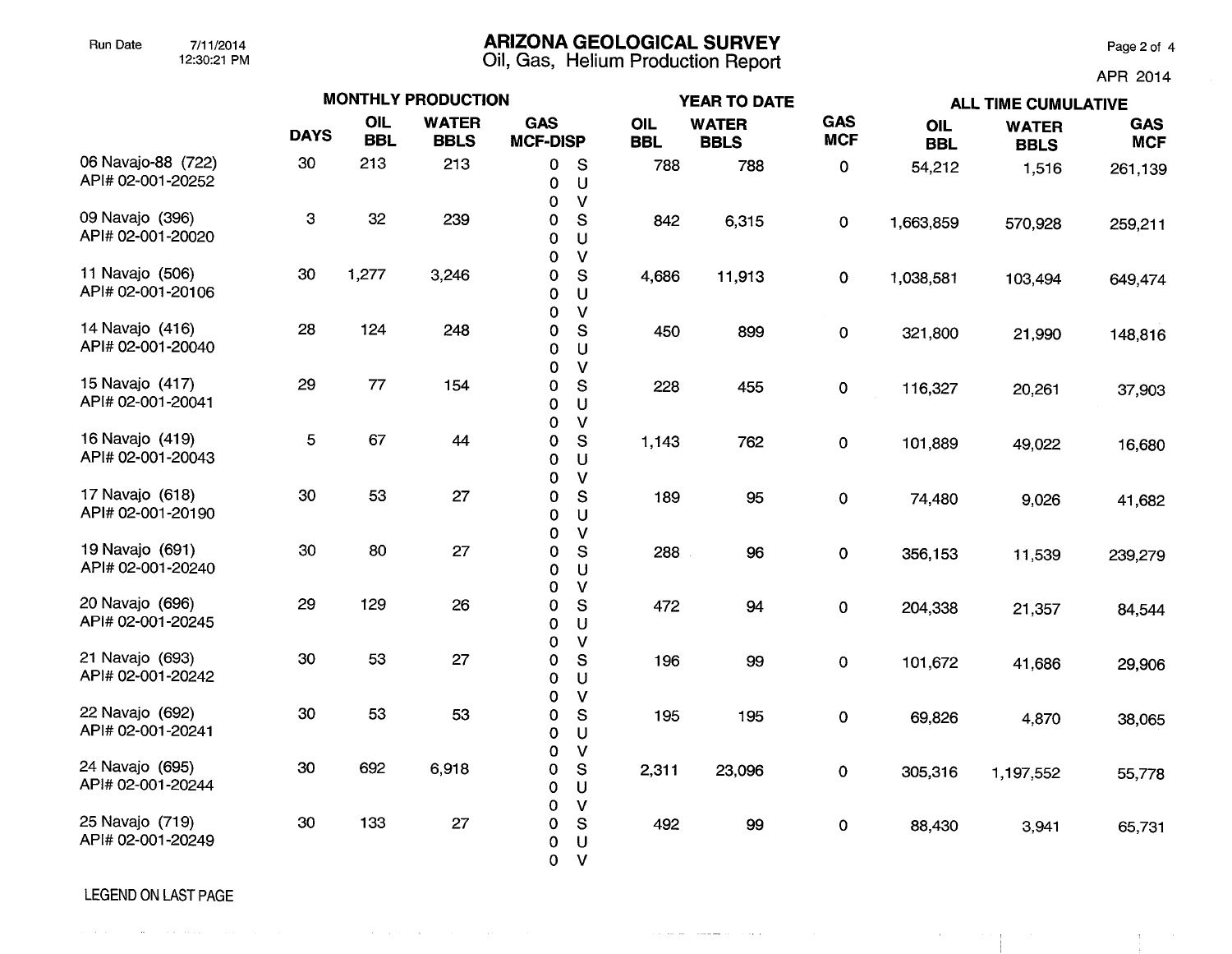# Run Date 7/11/2014 **ARIZONA GEOLOGICAL SURVEY** Page 3 of 4

12:30:21 PM Oil, Gas, Helium Production Report APR 2014

 $\frac{1}{2}$ 

|                                                                              |             |                   | <b>MONTHLY PRODUCTION</b>   |                                 |                                    |                   | <b>YEAR TO DATE</b>         |                          | <b>ALL TIME CUMULATIVE</b>            |                                     |                                   |  |
|------------------------------------------------------------------------------|-------------|-------------------|-----------------------------|---------------------------------|------------------------------------|-------------------|-----------------------------|--------------------------|---------------------------------------|-------------------------------------|-----------------------------------|--|
|                                                                              | <b>DAYS</b> | OIL<br><b>BBL</b> | <b>WATER</b><br><b>BBLS</b> | <b>GAS</b><br><b>MCF-DISP</b>   |                                    | OIL<br><b>BBL</b> | <b>WATER</b><br><b>BBLS</b> | <b>GAS</b><br><b>MCF</b> | <b>OIL</b><br><b>BBL</b>              | <b>WATER</b><br><b>BBLS</b>         | <b>GAS</b><br><b>MCF</b>          |  |
| 26 Navajo (720)<br>API# 02-001-20250                                         | 30          | 80                | 106                         | 0<br>$\mathbf 0$<br>$\mathbf 0$ | S<br>U<br>$\mathsf{V}$             | 280               | 372                         | 0                        | 90,964                                | 41,975                              | 10,751                            |  |
| 27 Navajo (721)<br>API# 02-001-20251                                         | 30          | 133               | 80                          | 0<br>0<br>0                     | S<br>U<br>$\vee$                   | 491               | 295                         | 0                        | 111,136                               | 1,295                               | 54,683                            |  |
| OPERATOR FIELD TOTAL<br>ABANDONED PRODUCER<br>TOTAL DINEH-BI-KEYAH (HERMOSA) |             | 4,730             | 14,231                      | $\mathbf 0$                     |                                    | 18,899            | 55,599                      | 0                        | 15,989,340<br>2,791,624<br>18,780,964 | 6,122,867<br>1,103,617<br>7,226,484 | 6,238,152<br>429,787<br>6,667,939 |  |
| DRY MESA (MISSISSIPPIAN/PARADOX)                                             |             |                   |                             |                                 |                                    |                   |                             |                          |                                       |                                     |                                   |  |
| Navajo Nation Oil&Gas Co.                                                    |             |                   |                             |                                 |                                    |                   |                             |                          |                                       |                                     |                                   |  |
| 03 Navajo-138 (115)<br>API# 02-001-05305                                     | 0           | 0                 | $\mathbf 0$                 | 0<br>0<br>$\Omega$              | S<br>$\cup$<br>$\vee$              | 82                | 20                          | 16                       | 471,577                               | 633,728                             | 1,021,703                         |  |
| 10 Navajo-138 (907)<br>API# 02-001-20318                                     | 30          | 5                 | 451                         | 1,190<br>100<br>$\Omega$        | S<br>$\cup$<br>$\vee$              | 9                 | 1,957                       | 5,338                    | 3,823                                 | 20,293                              | 90,775                            |  |
| OPERATOR FIELD TOTAL                                                         |             | 5                 | 451                         | 1,290                           |                                    | 91                | 1,977                       | 5,354                    | 475,400                               | 654,021                             | 1,112,478                         |  |
| ABANDONED PRODUCER                                                           |             |                   |                             |                                 |                                    |                   |                             |                          | 377,167                               | 2,238,572                           | 1,400,847                         |  |
| TOTAL DRY MESA (MISSISSIPPIAN/PARADOX)                                       |             |                   |                             |                                 |                                    |                   |                             |                          | 852,567                               | 2,892,593                           | 2,513,325                         |  |
| <b>BLACK ROCK (ISMAY/AKAH)</b>                                               |             |                   |                             |                                 |                                    |                   |                             |                          |                                       |                                     |                                   |  |
| Navajo Nation Oil&Gas Co.                                                    |             |                   |                             |                                 |                                    |                   |                             |                          |                                       |                                     |                                   |  |
| 03 Black Rock (581)<br>API# 02-001-20162                                     | 30          | $6\phantom{1}6$   | $\mathbf 0$                 | 3,338<br>280<br>$\mathbf 0$     | S<br>$\mathsf U$<br>$\mathbf{V}$   | 6                 | 9                           | 14,560                   | 4,351                                 | 5,866                               | 2,130,422                         |  |
| 12 Black Rock (875)<br>API# 02-001-20294                                     | 30          | 37                | 314                         | 1,681<br>141<br>0               | ${\mathbb S}$<br>U<br>$\mathsf{V}$ | 118               | 1,528                       | 7,432                    | 12,738                                | 56,191                              | 1,243,553                         |  |
| 20 Black Rock (882)<br>API# 02-001-20297                                     | 30          | 112               | 528                         | 2,788<br>234<br>$\Omega$        | $\mathbb S$<br>$\cup$<br>$\vee$    | 195               | 2,773                       | 11,759                   | 27,053                                | 167,656                             | 1,234,240                         |  |
| OPERATOR FIELD TOTAL                                                         |             | 155               | 842                         | 8,462                           |                                    | 319               | 4,310                       | 33,751                   | 44,142                                | 229,713                             | 4,608,215                         |  |
| ABANDONED PRODUCER<br>TOTAL BLACK ROCK (ISMAY/AKAH)                          |             |                   |                             |                                 |                                    |                   |                             |                          | 26,183<br>70,325                      | 290,528<br>520,241                  | 4,875,107<br>9,483,322            |  |

 $\mathcal{A}^{\mathcal{A}}$  and  $\mathcal{A}^{\mathcal{A}}$  are associated to the contract of  $\mathcal{A}^{\mathcal{A}}$ 

LEGEND ON LAST PAGE

. The second constraints of the constraints of the second constraints of the second constraints  $\mathcal{L}_\text{c}$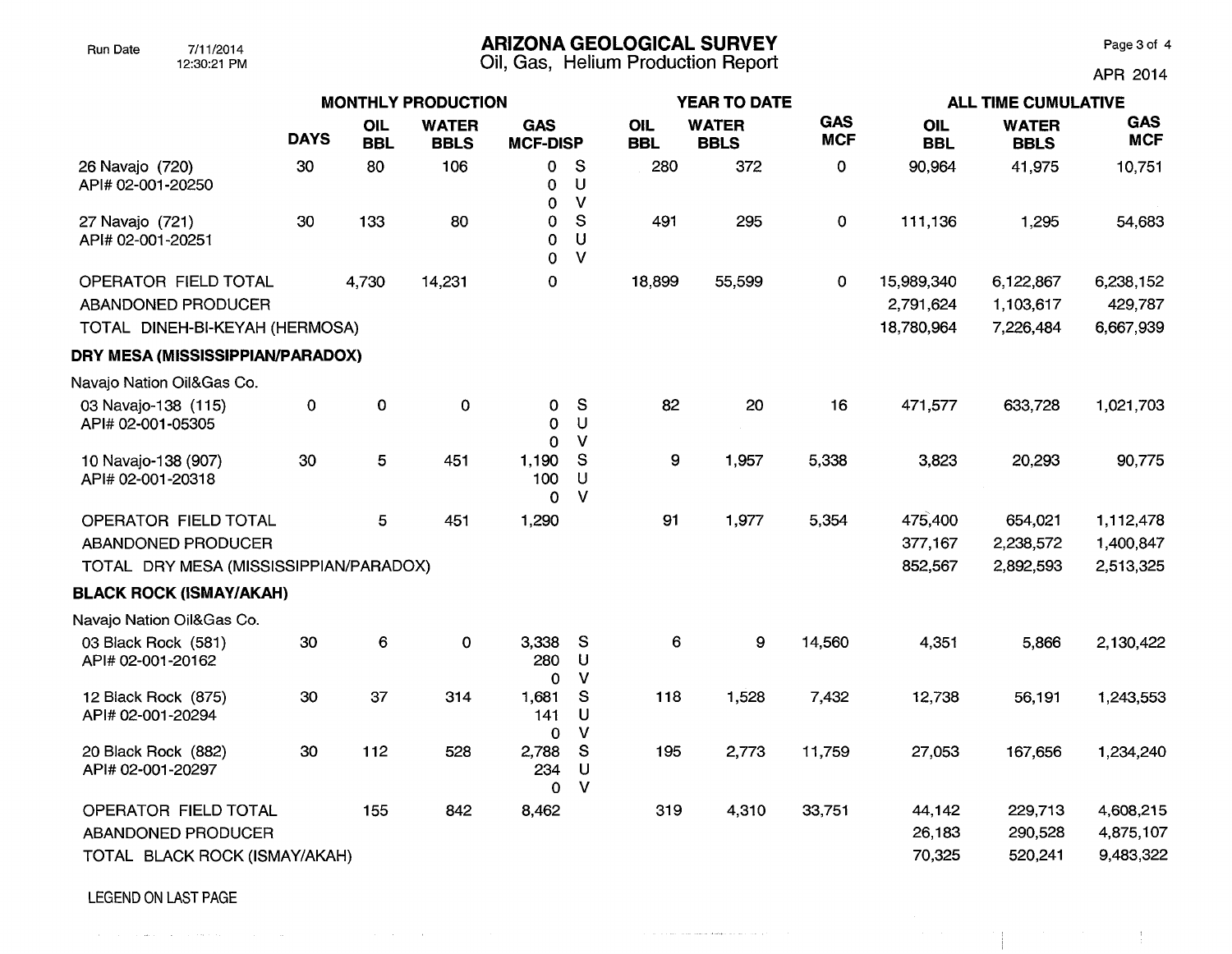## ARIZONA GEOLOGICAL SURVEY

Oil, Gas, Helium Production Report

Page 4 of 4

 $\mathcal{A}^{\mathcal{A}}$  and  $\mathcal{A}^{\mathcal{A}}$ 

APR 2014

|                                   |             |                   | <b>MONTHLY PRODUCTION</b>   |                        | <b>YEAR TO DATE</b> |                             |                   | <b>ALL TIME CUMULATIVE</b> |                             |                          |
|-----------------------------------|-------------|-------------------|-----------------------------|------------------------|---------------------|-----------------------------|-------------------|----------------------------|-----------------------------|--------------------------|
|                                   | <b>DAYS</b> | OIL<br><b>BBL</b> | <b>WATER</b><br><b>BBLS</b> | GAS<br><b>MCF-DISP</b> | OIL<br>BBL          | <b>WATER</b><br><b>BBLS</b> | GAS<br><b>MCF</b> | OIL<br><b>BBL</b>          | <b>WATER</b><br><b>BBLS</b> | <b>GAS</b><br><b>MCF</b> |
| ABANDONED FIELDS AND UNDESIGNATED |             |                   |                             |                        |                     |                             |                   | 1.497.143                  | 5.734,304                   | 14.789.650               |
| <b>GRAND TOTALS</b>               |             | 4.890             | 15,524                      | 9.752                  | 19,309              | 61.886                      | 39.105            | 21.200.999                 | 16.373.622                  | 33.454.236               |

Helium: Between 1961 and 1976 cumulative production of Helium was 9,237,801 MCF.

 $\sim$ 

Gas Disposition Symbols in this Report:

12:30:21 PM

Run Date 7/11/2014

U - Used on Lease L - Lost (Mcf estimated)

All production done in Apache County.

V - Flared/Vented S - Sold Sold State Permit Numbers are shown in parentheses

 $\alpha$  ,  $\alpha$  ,  $\alpha$ 

\* - Amended Report

 $\sim$  100 km and productions are<br>improved a compared by

### LEGEND ON LAST PAGE

 $\sim$